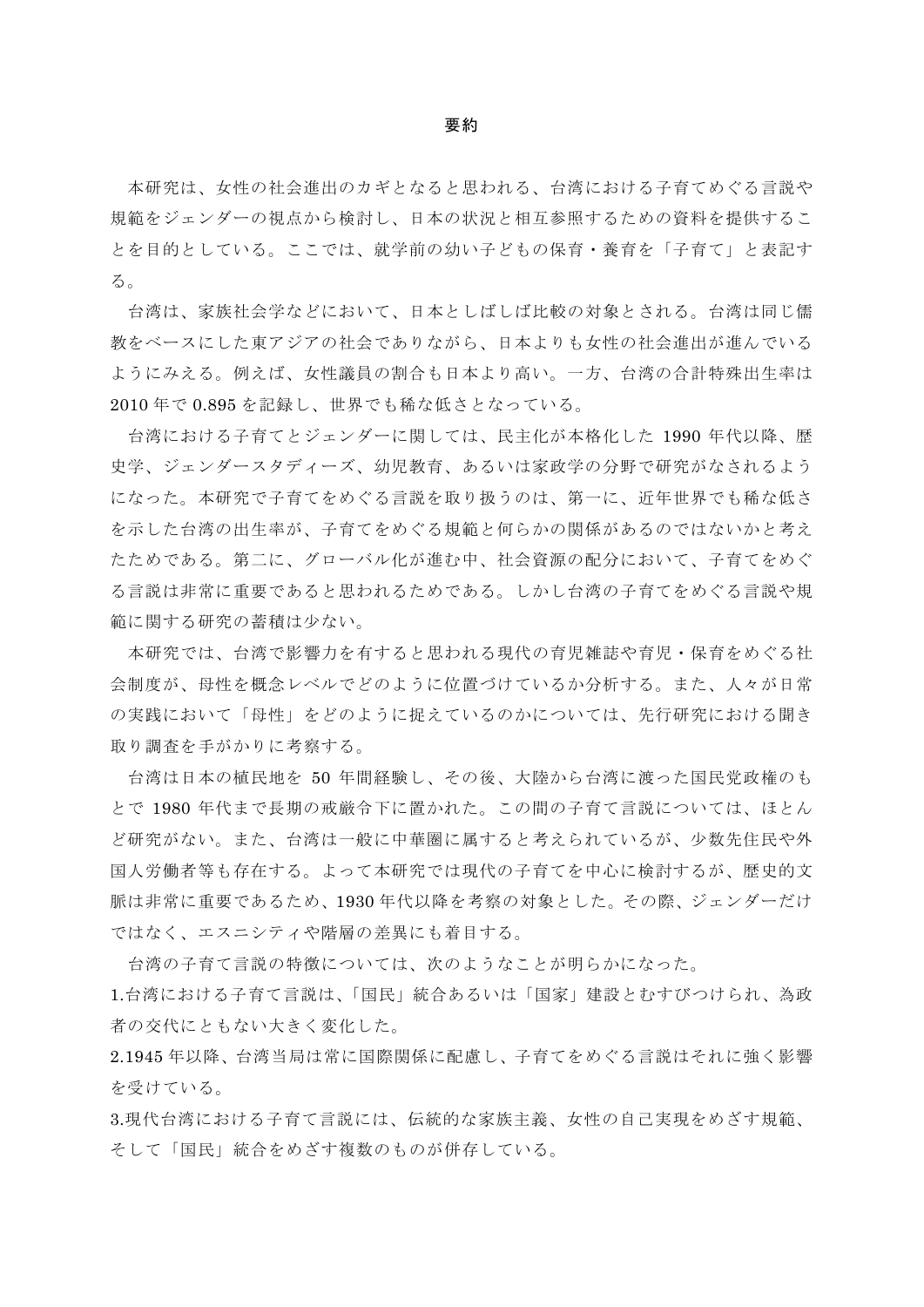4.少数先住民は台湾社会で周縁化されており、その子育てをめぐる言説については固有の 状況がある。

5.子育てに関する社会制度においては、依然女性が育児を担うものという性別役割分業規 範が強く、女性の社会進出が進んでも男性の育児参加は進んでいない。

6.1990 年代以降、台湾当局は外国人家事労働者を大量に導入した。このことで台湾内のみ ならず、外国人家事労働者の出身国における子育てにも影響を及ぼしている。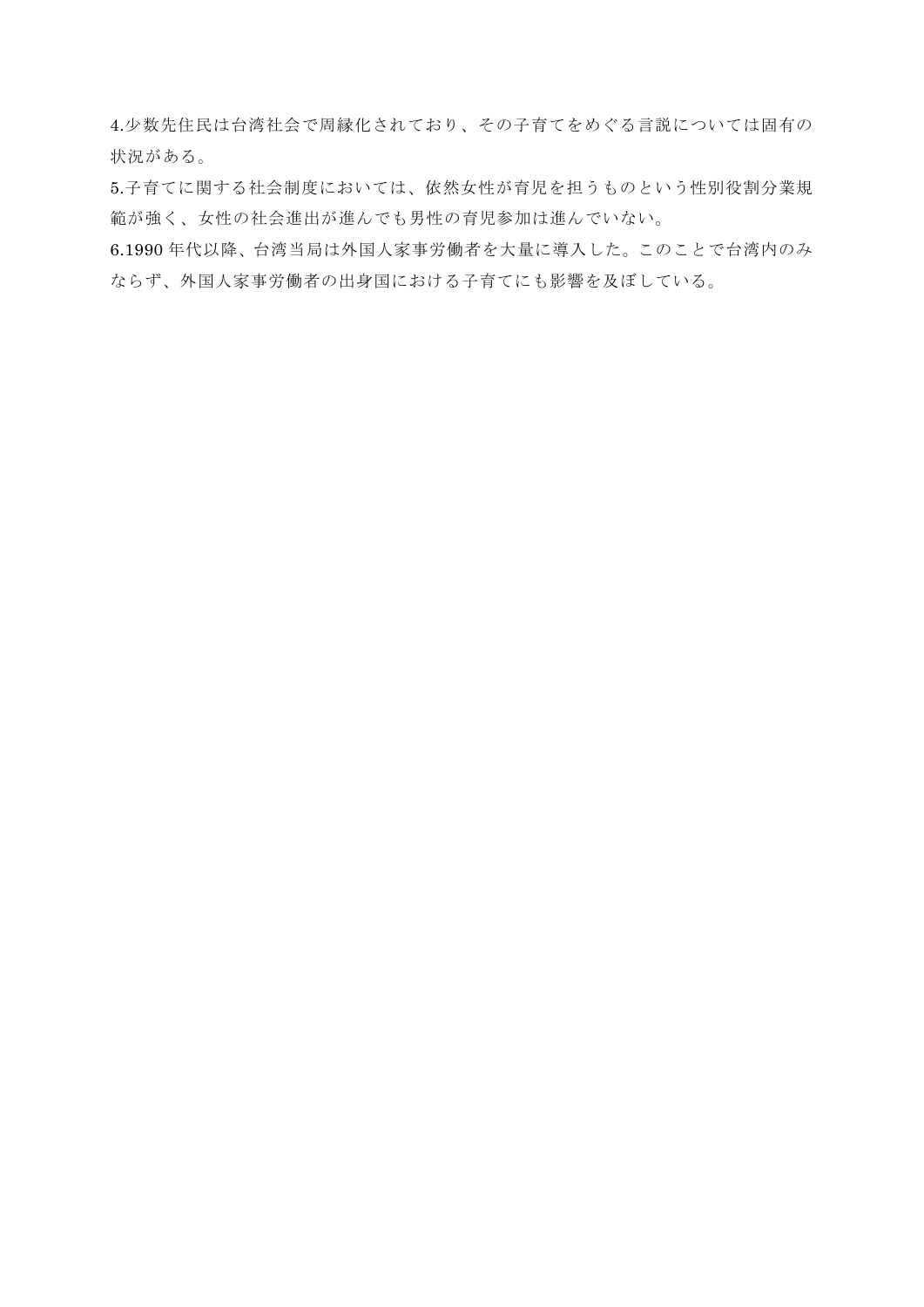## Summary

The objective of this study is to examine the discourse and norms of child care in Taiwan in gender perspective and present resources to be cross-referenced when comparing them with the situations in Japan.

Taiwan is often compared against Japan as they are both situated in East Asia. While both societies espouse Confucianism, Taiwan seems to have a higher percentage of women participating in the workforce, as exemplified by the high percentage of female legislators. On the other hand, its total fertility rate recorded 0.895 in 2010, which is among the lowest in the world today.

"Child care" studies in Taiwan first began in the fields of history, gender studies, early childhood education, and home economics during the 1990s when its democratization process got into full swing. Note that the term "maternity" is highly polysemous. In this study I will examine the concept of "child care" itself, focusing on the discourse surrounding the care of infants and small children (ages under 6).

The reasons for my approach are twofold. First, Taiwan's record-low fertility rate seems to be correlated, in one way or another, with the norms of child care. Second, amid rapid globalization, the concept of child care encompassing child care is considered to be a key to the allocation of social resources. However, accumulation of research on the discourse and norms of child care is scarce.

With this background, this study analyzes how child care is conceptualized in those current childcare magazines that are assumedly influential within Taiwan as well as social systems concerned with child care and rearing. Furthermore, it observes how people view child care in their daily practice drawing on another researcher's interviews.

The study covers the 1930s onwards because historical contexts are essential to understanding current child care. Taiwan experienced 50 years of Japan's colonial rule and subsequently was placed under long-term martial law until the 1980s. Literature on the discourse of child care or "motherhood" during these periods is rare. Moreover, while Taiwan is generally considered to be part of Greater China, indigenous minorities and foreign workers also live in Taiwan as members of society; consequently, this papers addresses not only the differences in gender, but also class and ethnicity as well.

This study led to the following six findings regarding the characteristics of the discourse of child care.

1. The concept of child care in Taiwan in linked to national unification and construction of a nation state and underwent drastic change alongside changes in political leadership.

2. Since 1945, the Taiwanese government has been paying close attention to international relations,